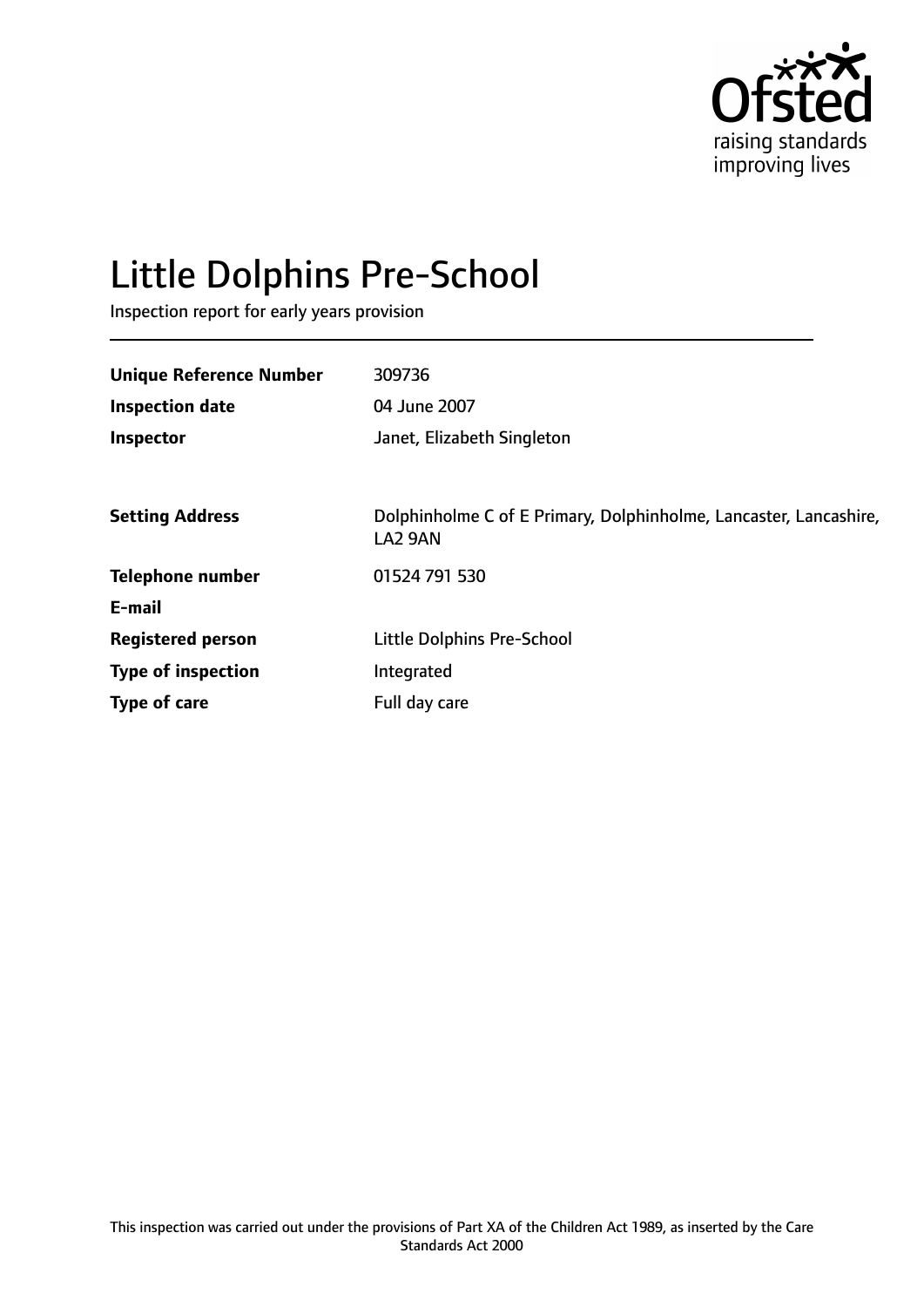#### **ABOUT THIS INSPECTION**

The purpose of this inspection is to assure government, parents and the public of the quality of childcare and, if applicable, of nursery education. The inspection was carried out under Part XA Children Act 1989 as introduced by the Care Standards Act 2000 and, where nursery education is provided, under Schedule 26 of the School Standards and Framework Act 1998.

This report details the main strengths and any areas for improvement identified during the inspection. The judgements included in the report are made in relation to the outcomes for children set out in the Children Act 2004; the National Standards for under 8s day care and childminding; and, where nursery education is provided, the *Curriculum guidance for the foundation stage.*

The report includes information on any complaints about the childcare provision which Ofsted has received since the last inspection or registration or 1 April 2004 whichever is the later.

#### **The key inspection judgements and what they mean**

*Outstanding: this aspect of the provision is of exceptionally high quality Good: this aspect of the provision is strong Satisfactory: this aspect of the provision is sound Inadequate: this aspect of the provision is not good enough*

For more information about early years inspections, please see the booklet *Are you ready for your inspection?* which is available from Ofsted's website: *www.ofsted.gov.uk.*

# **THE QUALITY AND STANDARDS OF THE CARE AND NURSERY EDUCATION**

On the basis of the evidence collected on this inspection:

The quality and standards of the care are good. The registered person meets the National Standards for under 8s day care and childminding.

The quality and standards of the nursery education are good.

## **WHAT SORT OF SETTING IS IT?**

Little Dolphins Pre-School opened in 1997 and is run by the pre-school committee. It operates from a classroom within Dolphinholme Church of England School, situated in a rural village south of Lancaster. The pre-school is registered to provide full day care for 16 children and currently has 19 children on roll. There are 18 children who are in receipt of funding for early education. The setting supports children who have English as an additional language and those who have a learning difficulty or disability.

The pre-school is open from 09.00 to 15.00 Monday to Friday during school term times.

Two staff work permanently with the children, and there are a further four staff available. All have relevant experience and training in early years. The setting receives support from the teacher team.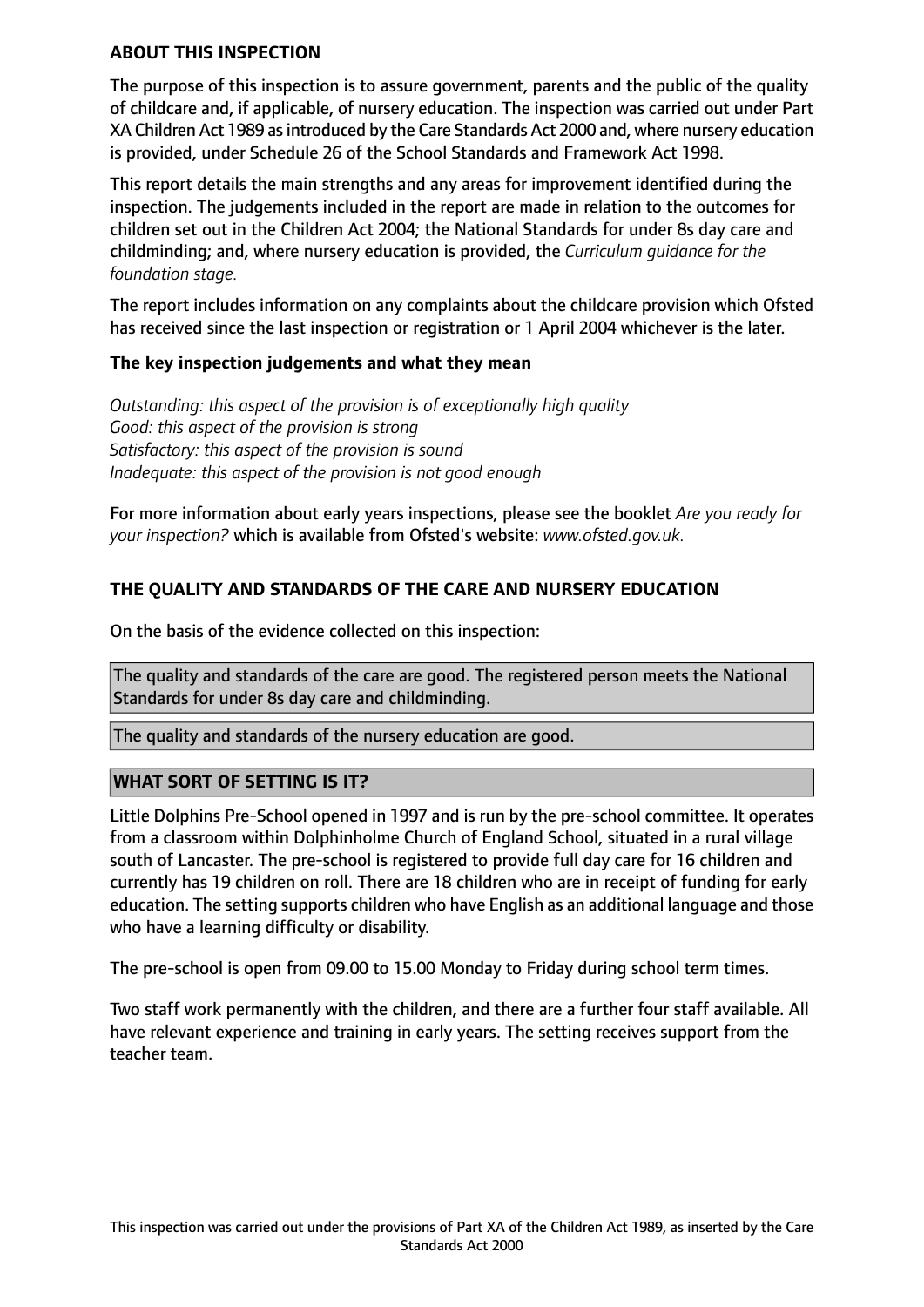## **THE EFFECTIVENESS OF THE PROVISION**

## **Helping children to be healthy**

The provision is good.

Children learn about good hygiene practices as they wash their hands after attending to their personal needs. They are beginning to understand the reasons why and the need to keep their hands clean as staff discuss germs with them. Children have their individual dietary needs met as the staff record all details and ensure all staff are fully aware of any issues. They enjoy a snack of toast and have milk or fresh water to drink and access the jugs of fresh water after playing outside, helping themselves to a drink.

The required documentation to keep children safe and to attend to their medical needs is in place and well maintained.

Children develop their physical skills as they play in the well planned outdoor area. They take part in a range of outdoor activities as they pretend to be in the lifeboat, putting on their lifejackets. They ride a variety of wheeled toys and show good control as they ride bikes, stopping, starting and changing direction as they learn to manage their large movements. They practise their fine motor skills as they competently use scissors and small tools with confidence and skill, to increase their hand and eye coordination.

# **Protecting children from harm or neglect and helping them stay safe**

The provision is good.

Children are cared for in a very welcoming and safe environment. They enjoy playing in the well planned pre-school room accessing the areas of good provision including role play, construction and the book corner. They access the hall for lunch and for physical play and team games. They move freely and make good choices from the wide range of resources including computers, building blocks and crayons. However, the outdoor area has some drains that may pose a problem to children's safety.

There is sufficient space for the number of children who attend and regular risk assessments are carried out to ensure that the premises remain suitable for the purpose. Staff remind children to be careful and not to run and as a result they begin to take some responsibility for their own safety.

Children's welfare is further protected because staff understand their role in child protection and are able to put appropriate procedures into practice when necessary, based on national and local guidance.

# **Helping children achieve well and enjoy what they do**

The provision is good.

Children enjoy and achieve, making good progress because staff have a good understanding of the early learning goals and the 'Birth to three matters' framework. They plan a good range of interesting activities which supports their learning as children delight in playing in the water and painting at the easel. The younger children are becoming competent learners as they are listened to and enjoy good social relationships with the staff and other children. They are supported as they play with activities provided at different levels to ensure their full participation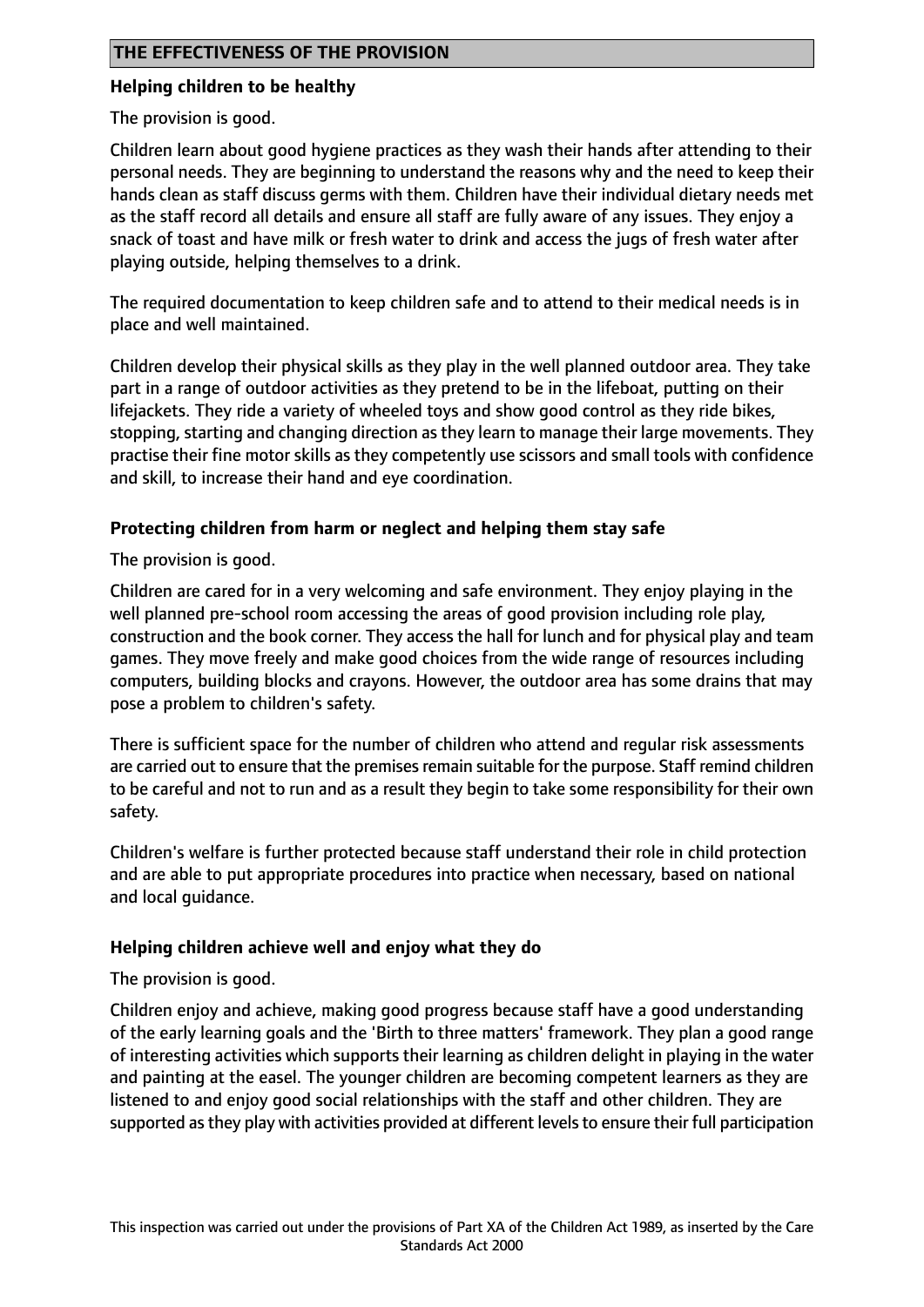as they remain interested and motivated. The children are occupied and have fun as they play and learn in an interesting environment.

## Nursery Education

The quality of teaching and learning is good. Children make good progress because the staff have a good understanding of the Foundation Stage. They develop an interesting curriculum which gives equal weighting to the six areas of learning and provides a variation for the children. The children's individual learning needs are assessed regularly by their key worker and recorded to show their progress. Evaluation of all activities takes place to ensure these meet the individual needs of the children attending with the differentiation aspect covered in the planning. Although most staff promote children's learning through the asking of open ended questions, this is not a consistent approach by all staff.

Children are very interested and motivated to learn as they sit and complete their tasks, for example, the crayoning and the sticking. They are confident as they seek out new activities and initiate interaction with other people. They readily enter the nursery as they greet the staff and find something to do. They are becoming very independent as they pour their own drinks and manage their fastenings when getting ready to play outside. They have a good understanding of the setting's behavioural expectations, as they follow instructions to line up, listen and to tidy up. They learn about the community as they take part in planned activities and access resources including dressing up. They chatter to each other as they play and delight in discussing the activities they are taking part in. They talk about the train track and how the track needs to be built. They practise their writing skills as they access the mark making, pens and crayons to write their name and ascribe meaning to their marks. Some children are forming letters correctly when spelling their own name.

Children are developing their mathematical skills in a 'fun' manner because staff promote mathematical thinking through daily routines, including counting children at circle time, and make numbers an everyday occurrence. They learn about early calculations as they discuss the numbers before and after the number 10. Some children are very confident with numbers and count to 18 and above. They use their imagination as they act out roles in the home corner, making tea and putting babies to bed. They delight in exploring painting materials as they express their thoughts onto paper and create their own masterpieces. They enjoy making collages and use gluing materials, which they use extremely well, as they make models in three-dimensional images. Children play and learn in a well planned and interesting environment in which they can make choices and have fun.

## **Helping children make a positive contribution**

## The provision is good.

Children are valued and welcomed into the setting and take part in all activities and access all areas of play. They are able to engage fully in all purposeful activities because staff ensure all have an equal opportunity, through the areas of continuous provision. Children learn to manage their behaviour, which is good, because staff use positive strategies and act as good role models encouraging children by the effective use of praise. They discuss the behaviour with the child and support children by being enthusiastic when children succeed, for example, 'well done', 'wow! that's excellent', which enables children to develop their self-esteem and feelings of self-worth. Staff talk very calmly and reinforce rules as they give gentle reminders, for example, 'don't run you may fall', and 'shall we tidy up the toys'.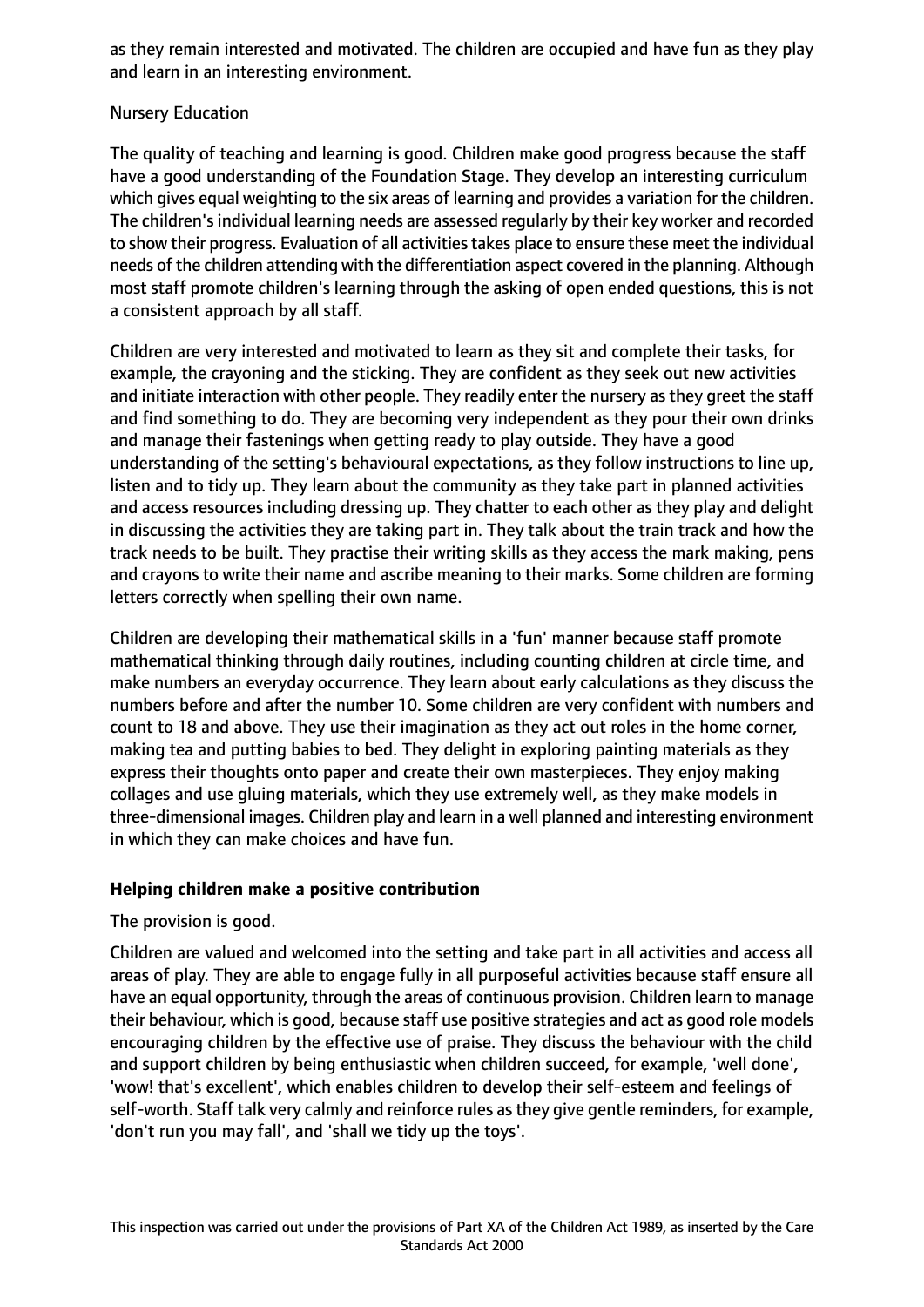Partnership with parents and carers is good and contributes to children's well-being. Parents are provided with a detailed brochure informing them about the care provided and the Foundation Stage. They are provided with newsletters regarding changes at the group, topic areas and current themes. Parents learn about their child's development through discussion and the folders of work completed by their child. They are involved in their child's learning by bringing items in from home and taking the reading books home. This ensures children's individual needs are met and a good link is made with the home.

Children's spiritual, moral, social and cultural development is fostered as they learn about the community and other cultures, as they engage in good activities which promote their understanding of diversity. They enthusiastically play together and learn to share as they wait their turn to tell their news at circle time. They learn about the world as they play with a variety of resources and take part in activities which celebrate people's differences and enjoy celebrating festivals from their own and other cultures.

# **Organisation**

The organisation is good.

The staff make good use of time, space and resources, which allows children to make choices and organise their own play. The required ratios are maintained and training qualifications are met to support children's learning. The records, policies and procedures required to maintain the safe management of the setting are in place, well maintained and up to date. The policies and procedures are currently being updated to improve the care and education of the children. Meetings are held to discuss the setting's provision for children and to monitor children's progress in order to inform future planning.

The leadership and management is good. The manager is committed to meeting the individual needs of the children. The manager is aware of the strengths and weaknesses of the setting and encourages training for all staff to improve their skills and, therefore, the care of the children. Staff are fully aware of their roles and work well together as a team. She acts as a good role model for staff, by working closely with them, and promotes the care and education of all children.

Overall, the provision meets the needs of the range of the children for whom it provides.

## **Improvements since the last inspection**

At the last inspection the setting was asked to ensure that at least one member of staff working in the pre-school has a current first aid certificate and to review the policy and procedure documents to ensure that they accurately reflect the practice in the pre-school. The staff have now attended a recognised first aid course. The documents have been amended to reflect the pre-school practice. The above action enables the appropriate first aid treatment to be administered should a situation occur where this is needed. The changing of the documentation to reflect the pre-school clearly identifies those policies and procedures necessary for the safe running of the setting and the protection of children.

# **Complaints since the last inspection**

Since the last inspection there have been no complaints made to Ofsted that required the provider or Ofsted to take any action in order to meet the National Standards.